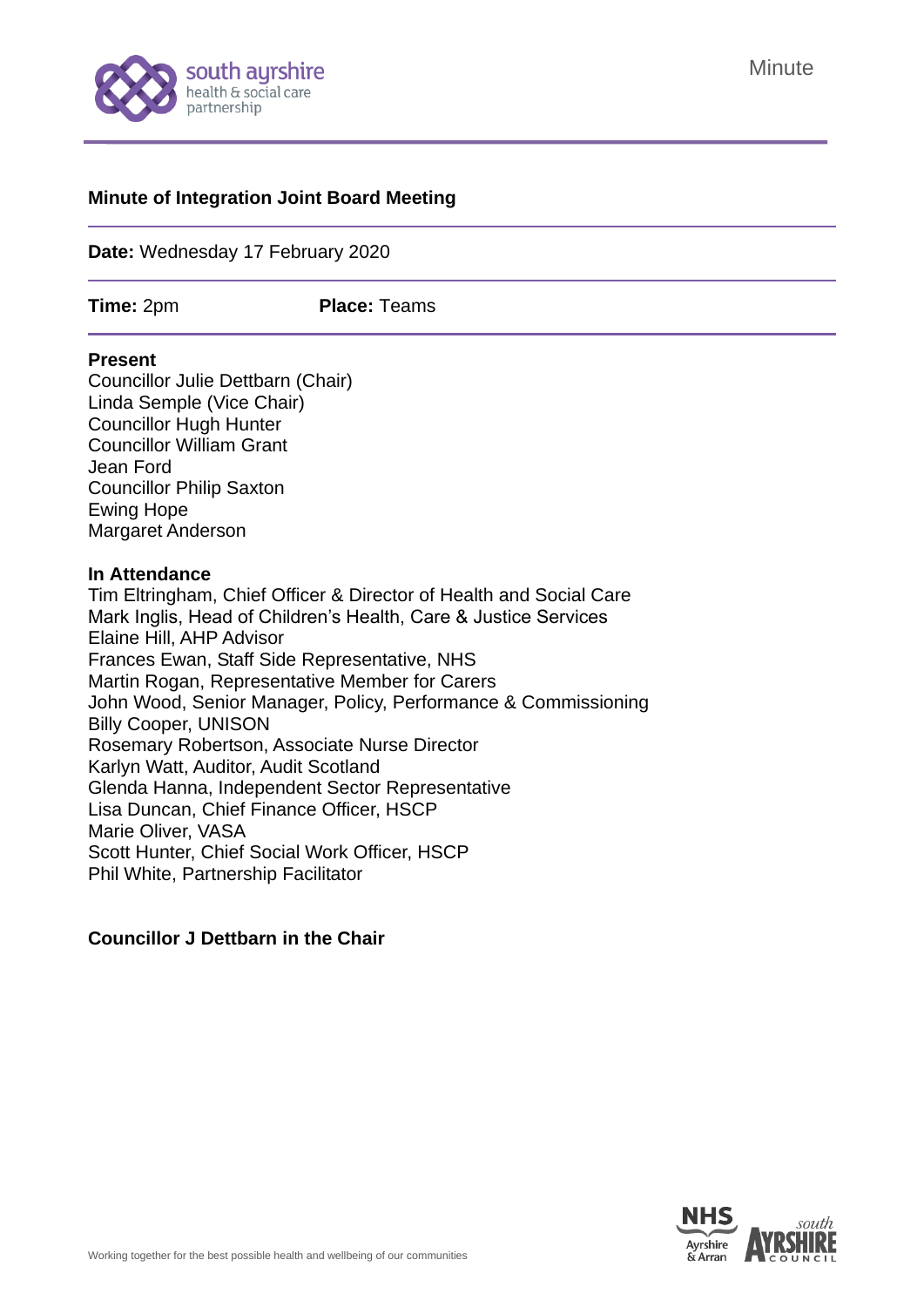

# **Apologies for Absence**

1. Apologies for absence were received on behalf of Joy Tomlinson, Billy McClean, Karen Hedge.

## **Declarations of Interest**

2. There were no Declarations of Interest.

# **Minute of Previous Meeting**

3. The minute of the meeting held on 16 December 2020 [\(previously circulated\)](https://www.south-ayrshire.gov.uk/health-social-care-partnership/documents/item%203%20-%20ijb%20minute%2025.11.20%20ijb%202020%2012%2016.pdf) was approved by the Board.

## **Matters Arising**

4. The board was previously awaiting a report from public health. This was delayed due to the pandemic. It was agreed that HSCP officers should go back to public health to determine what is still relevant and request a report by October 2021.

# **Chief Officers Update Report**

- 5. T.Eltringham spoke to the report. It was acknowledged that the HSCP has had a significant surge in terms of COVID since the last meeting which has been more difficult to manage than the previous surge. There has been greater pressure on workforce and there has been a lot of work done to support teams. In the last week or so the position is beginning to ease. Hospital numbers are decreasing. Significant numbers of people are surviving COVID but require further support and it was acknowledged there will be a demand for rehab going forward.
- 6. Staff are regularly being tested with lateral flow tests. Those positive are usually backed up with a PCR test. More groups of staff have been getting access to lateral flow to allow them to self-isolate where necessary. Mobile testing units are in use at various points and there is focus on those areas with highest levels of infection. The partnership are not directly overseeing or leading on testing or vaccination but are contributing. All HSCP staff have been offered vaccination.
- 7. The NHS Remobilisation Plan 3 replaces the need for an annual operating plan. This helps identify how we intend to respond to COVID and step up services that have been stood down or delayed. It helps give further commitment to continuous improvement and transformation.

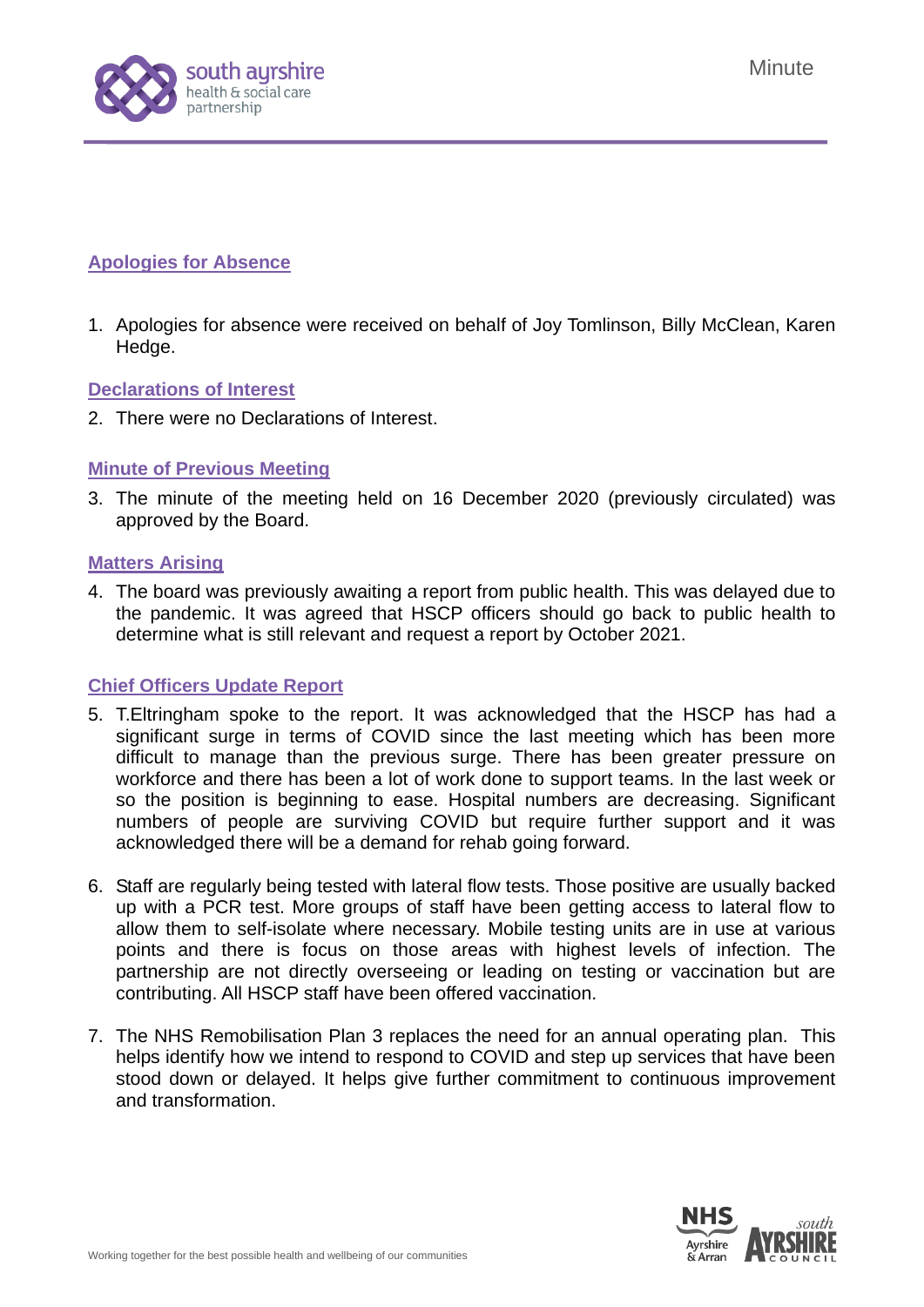

- 8. It was brought to IJB's attention that the CSWO and others have been reflecting on the opportunities to look at reconstructing adult social care services. S.Hunter will be bringing a report to the health & care governance meeting.
- 9. A draft strategic plan will be taken to the council for their comment and support at the beginning of March. The final version will then be brought to IJB. The carefirst implementation is on track and work is being done to implement the finance phase.
- 10.It was queried if there are any plans for the IJB to have a lengthy discussion about the Feely Review. A session will be organised.

### **Budget Monitoring Report**

- 11.This is for the period 9 budget. Care home occupancy has decreased and there are some delays on recruitment and staffing which has contributed to the underspend. L.Duncan advised that there is a request for approval to earmark funds. This is funds that were set aside for specific purposes but due to the backlog caused by COVID in courts etc this money has not been spent in this financial year. It is requested that this is carried forward.
- 12.There are conversations ongoing with both statutory partners who provide funding to the partnership about the coming year. There are opportunities which will be brought forward more formally next month. The board agreed to approve earmarked resources for next year and budget virements.

### **COVID-19 Financial Implications**

- 13.The HSCP will receive all funding that has been intimated on financial allocations. Payment to providers is the highest area of spend. Cllr Hunter questioned how the partnership are planning to deal with future winters. It was explained that DMT meet regularly to discuss such issues. The PPE store will remain open. Operationally, DMT will take any guidance that comes from Scottish Government level.
- 14.IJB agreed to note the report.

### **Young Carers Strategy**

15.Work has been ongoing on this for a number of years. The strategy has taken on what duties are in the Carers Scotland act, as well as looking at GIRFEC (getting it right for every child) and SHANARRI (safe, healthy, active, nurtured, achieving, respected/responsible) outcomes. A lot of time was taken to involve young carers in the production of the strategy. There were already elements of the strategy in place such as the young carers statement. The strategy sets out a number of themes.

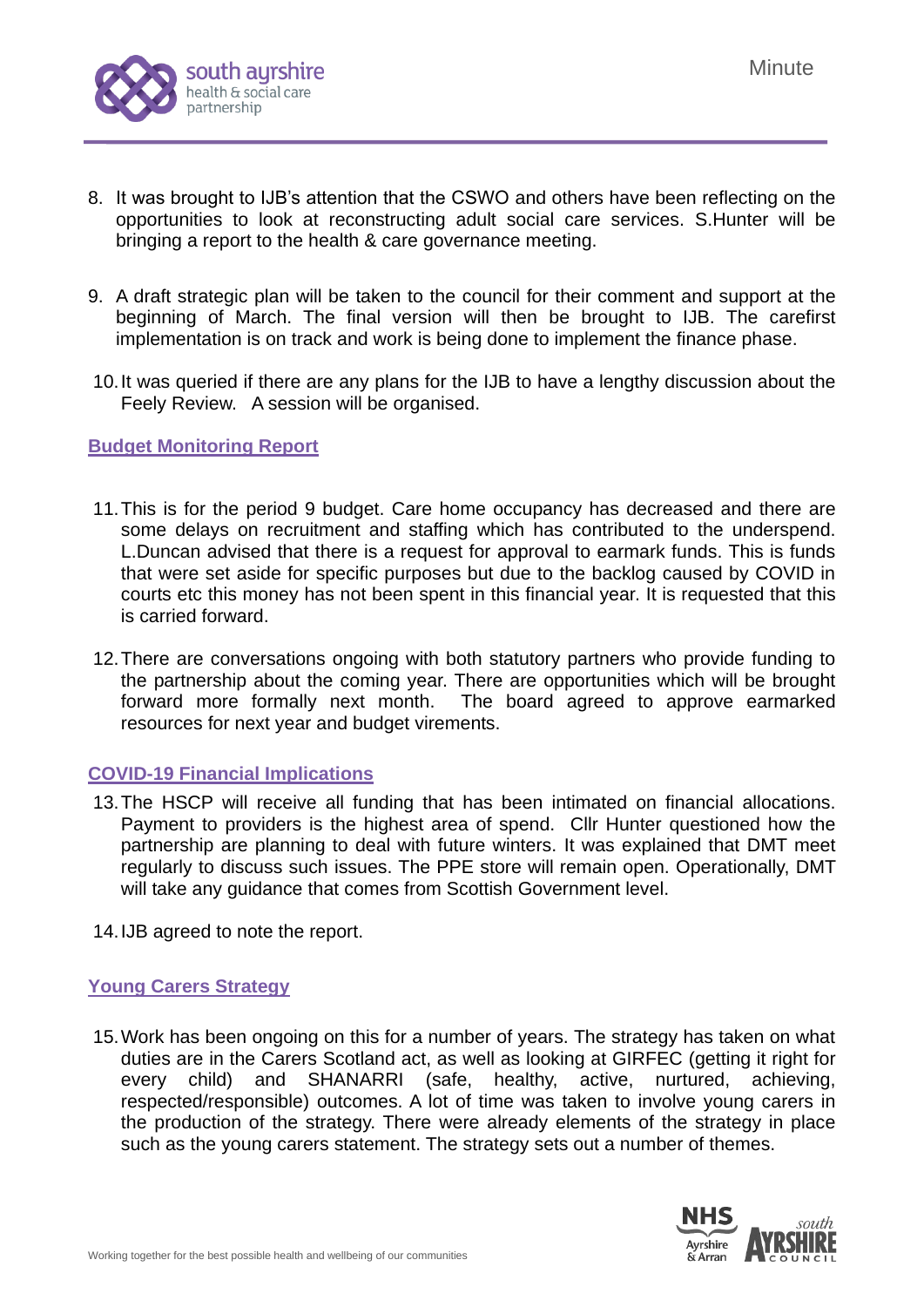

- 16.The South Ayrshire Council CEO wants to bring young carers in line with care experienced young people in relation to apprenticeships etc. Community planning partners across the board will contribute.
- 17.More detailed action plans will be required, it was questioned how will these be monitored from a governance point of view. M.Inglis stated that it's monitored through the children's services planning group. There are a range of mechanisms for reporting back on the actions. It's a community planning partnership approach which involves many services.
- 18.It is essential that young carers themselves are involved in the support they're receiving. There was a discussion around support in schools and further education establishments to support young carers and that often teachers and lecturers are not aware of students personal circumstances. Work needs to be done around this but it is an area of significant challenge.
- 19.IJB were happy to approve the report

## **Health & Care Governance Annual Assurance Update**

- 20.T Eltringham explained that this is the first full annual assurance report to the IJB, prompted by a request from the chair of the NHSAA Health & Care Governance Committee.
- 21.Public protection, T Eltringham was able to provide assurance that the COG (chief officers group) has been meeting monthly overseeing data regarding child/adult protection and MAPPA. The AERG (adverse events review group), and also risk management. DMT currently meets 3 times weekly and is managing ever changing risks. The risk and resilience group which includes DMT and officers from NHS and council also meets. There is engagement with service users and localities, examples such as VASA, the champions board and justice team. IJB have previously approved recruitment of an engagement officer who will have a key role in supporting engagements with service users. Services have been doing self-evaluation and service improvement - there have been a lot of positive examples of audit work and self-reflection. CHOG (care home oversight group) takes place 3 times weekly and the digital strategy is progressing well.
- 22.IJB approved the report.

**Integration Joint Board Governance**